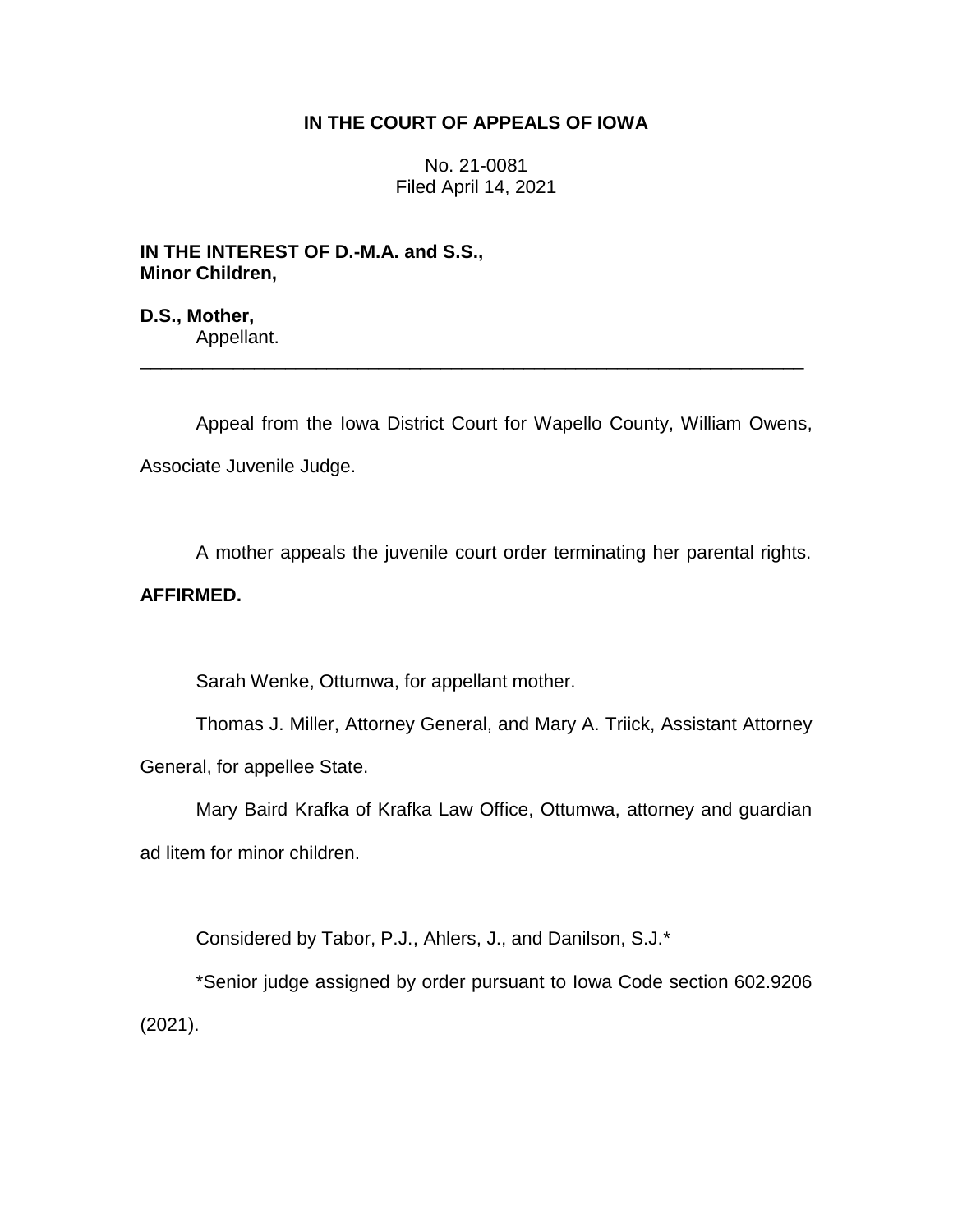## **DANILSON, Senior Judge.**

 $\overline{a}$ 

A mother appeals the juvenile court order terminating her parental rights. The court properly denied the mother's request for an extension of time to work on reunification, as she made very little, if any, progress and it is unlikely the need for removal would no longer exist after six months. Also, termination of the mother's parental rights is in the children's best interests. We affirm the decision of the juvenile court.

#### **I. Background Facts & Proceedings**

D.S. is the mother of S.S., born in 2012, and D.-M.A., born in 2019.<sup>1</sup> The mother has a history of problems with substance abuse. There were also concerns about her mental health. Her parental rights were terminated to four older children.

In April 2018, the Iowa Department of Human Services (DHS) received reports that the mother was using methamphetamine. Police officers searched the mother's home and found a large quantity of marijuana and some methamphetamine in a child's bed. S.S. was removed from the mother's care and placed with a maternal aunt. On June 1, 2018, S.S. was adjudicated to be in need of assistance (CINA), under Iowa Code section 232.2(6)(c)(2) (2018). Notwithstanding multiple positive drug tests between November 2018 and January 2019, the child was returned to the mother's care on April 5, 2019, shortly after D-M.A.'s birth.

A few months after D.-M.A. was born, the mother again tested positive for methamphetamine, amphetamines, and hydrocodone. On July 23, 2019, D.-M.A.

 $1$  The father of S.S. is deceased. The father of D.-M.A. is W.A. The court terminated W.A.'s parental rights, and he has not appealed.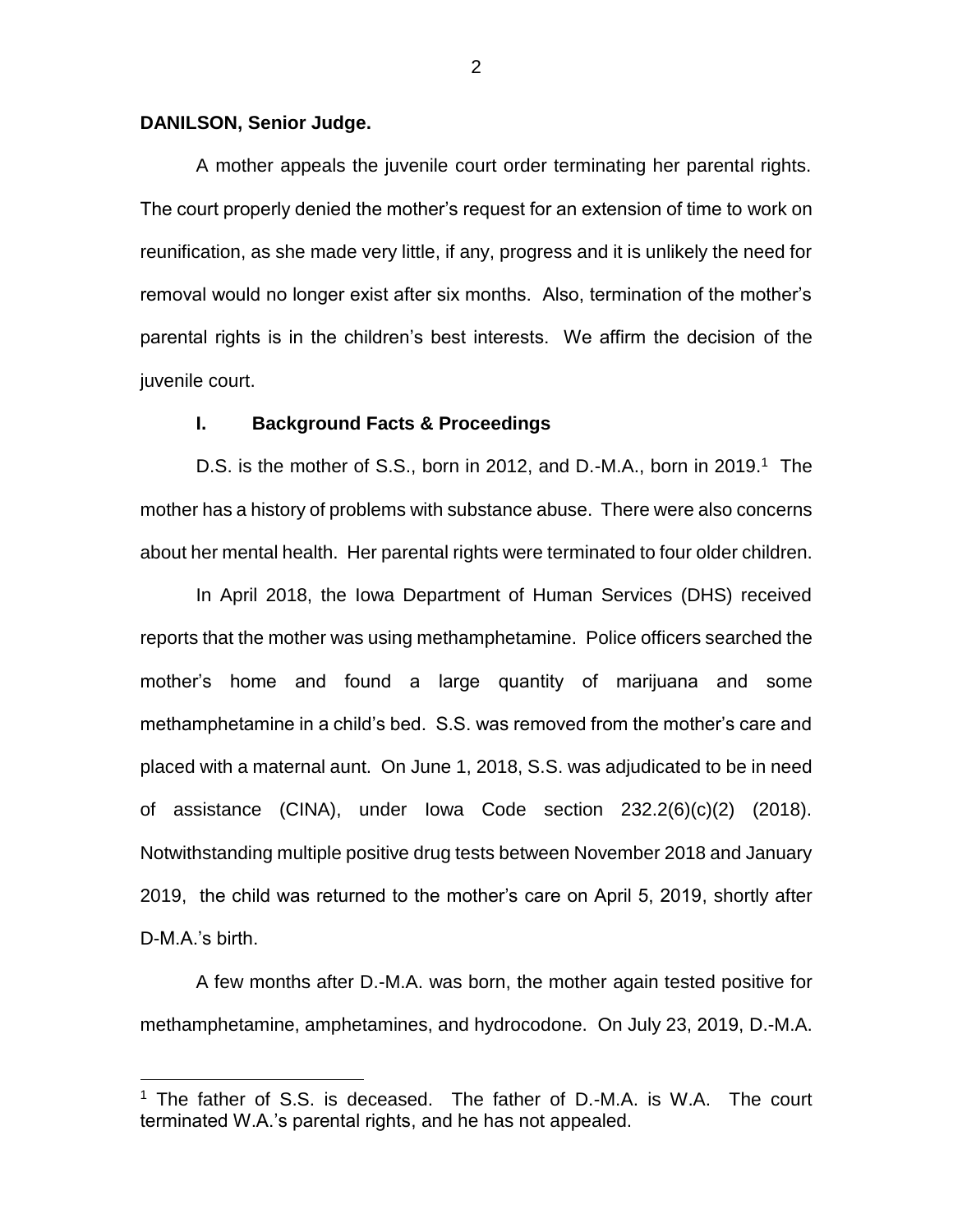was adjudicated CINA pursuant to section 232.2(6)(c)(2) and (n) (2019). The court permitted the children to remain with the mother "as long as she remains in residential substance abuse treatment." However, the mother continued to seek a "high" by using inhalants while on weekend passes. Before the mother could complete treatment in early September, the residential staff reported to DHS that she was discovered talking incoherently and acting in a bizarre fashion. Accordingly, the children were removed from her care on September 6. The children were placed with the maternal aunt. The mother had problems maintaining sobriety and was inconsistent in her interactions with the children.

The mother once again tested positive for methamphetamine on April 28, 2020. On August 7, the State filed a petition seeking termination of the mother's parental rights. On August 23, during a video chat with the children, W.A. turned his phone, and the foster parents observed the mother apparently "huffing" an inhalant. The mother was inconsistent in attending treatment for substance abuse and was unsuccessfully discharged in October. On October 25, the mother was arrested for domestic abuse assault. As of November 30, the mother remained in jail on this charge.

The juvenile court entered an order on January 4, 2021, terminating the mother's parental rights under section 232.116(1)(f) (S.S.), (g) (both children), and (h) (D.-M.A.) (2020). The court found the children could not be placed with the mother at the time of the termination hearing or in the foreseeable future. The court denied the mother's request to extend the case for an additional six months, noting the mother had made no progress toward reunification and stating, "[I]t is time for the child[ren] to achieve the permanency the law requires and [they]

3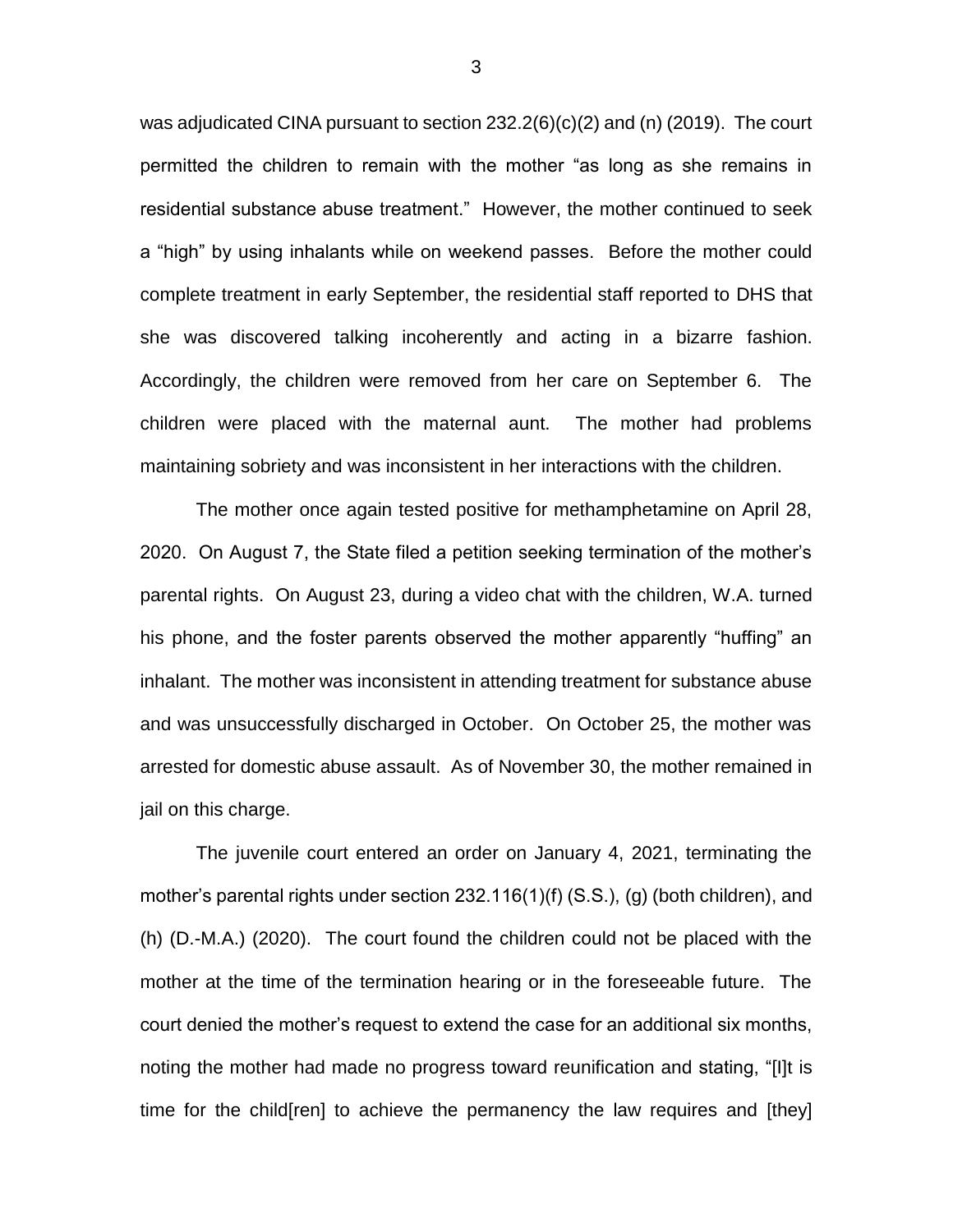deserve[]." The court found termination of the mother's parental rights was in the children's best interests. The mother now appeals.

## **II. Standard of Review**

Our review of termination proceedings is de novo. *In re A.B.*, 815 N.W.2d 764, 773 (Iowa 2012). The State must prove its allegations for termination by clear and convincing evidence. *In re C.B.*, 611 N.W.2d 489, 492 (Iowa 2000). "'Clear and convincing evidence' means there are no serious or substantial doubts as to the correctness [of] conclusions of law drawn from the evidence." *Id.* Our primary concern is the best interests of the children. *In re J.S.*, 846 N.W.2d 36, 40 (Iowa 2014).

## **III. Extension of Time**

The mother claims the juvenile court should have granted her an additional six months to work on reunification. She claims she made reasonable progress because she was addressing her mental-health issues and planned to attend a substance-abuse treatment program. She contends the children could be returned to her within six months.

The juvenile court may decide to not terminate parental rights if it finds there is clear and convincing evidence that CINA proceedings should continue and enters an order to extend the time for reunification in accordance with section 232.104(2)(b). Iowa Code § 232.117(5). The court may continue the proceedings for an additional six months if the court finds "the need for removal . . . will no longer exist at the end of the additional six-month period." *Id.* § 232.104(2)(b).

The juvenile court considered a six-month extension and noted the CINA case had been in place for a substantial amount of time. The court determined the